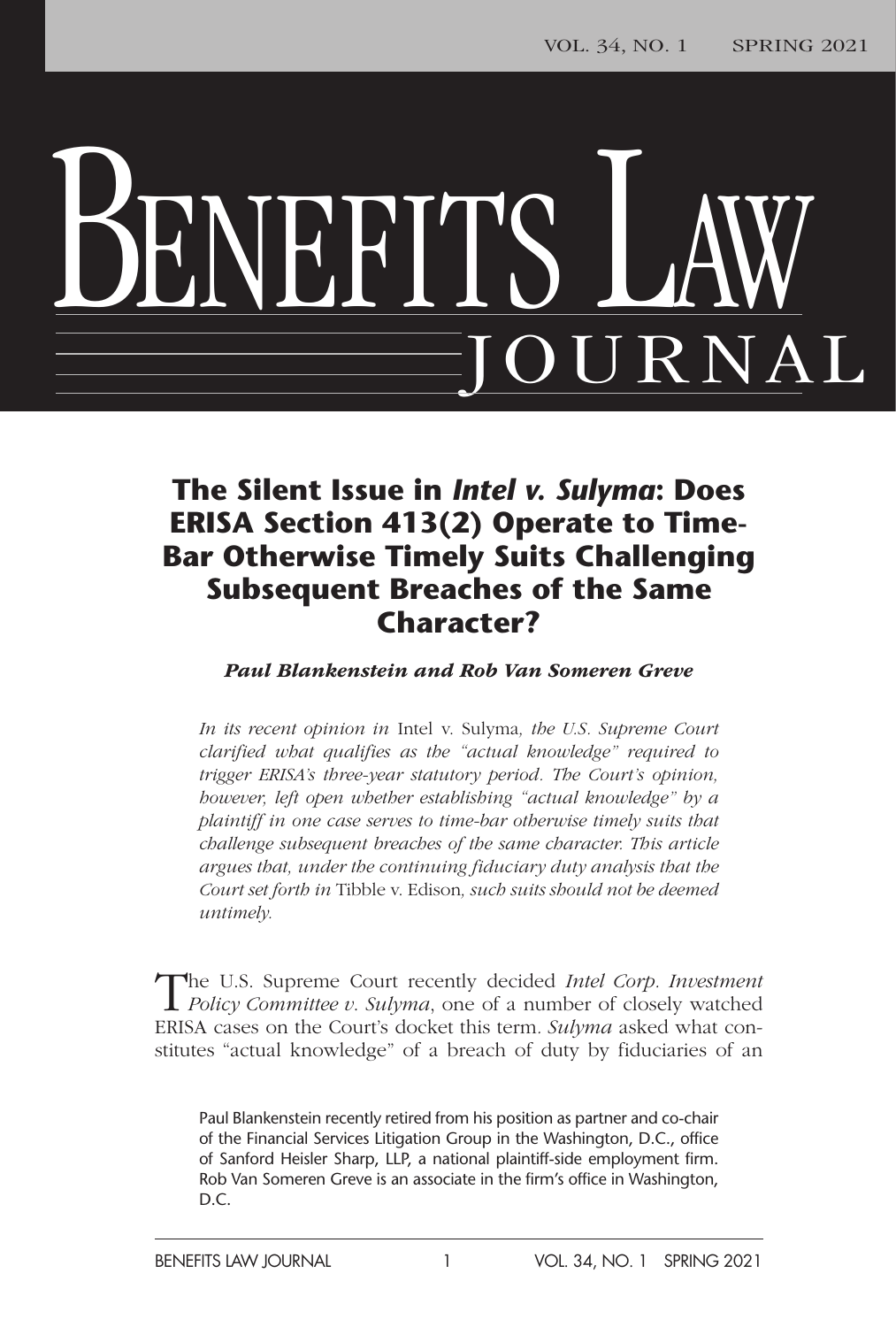employee benefit plan sufficient to trigger ERISA's three-year limitations period.

Petitioner Intel argued that a participant of a 401(k) plan acquires "actual knowledge" when he or she has access to disclosure documents provided by the plan that contain material facts relevant to a breach of fiduciary duty claim. That is so, Intel maintained, even if the participant never read the disclosure materials, or did not understand that the facts disclosed demonstrated a breach of fiduciary duty.

Respondent Christopher Sulyma, on the other hand, told the Court that actual knowledge means exactly what it says, i.e., that the plan participant must have an actual substantive awareness of the facts that constitute the breach, which cannot simply be inferred from information that has been provided to the participant even if those materials suggest that a fiduciary breach has occurred.

The Court unanimously sided with respondent Sulyma, holding that to meet Section 413(2)'s "actual knowledge" requirement, "more than evidence of disclosure alone" is necessary: It is not enough that the participant had access to the information; rather, the defendant must establish that "the plaintiff . . . in fact . . . become aware of" the information disclosed to him or her.<sup>1</sup>

The opinion was, however, not all roses for the plaintiffs in ERISA cases.

First, the Court left unaddressed "what exactly a plaintiff must actually know about a defendant's conduct and the relevant law in order for [ERISA § 413(2)] to apply," saying that question was not before the Court.2

Second, Justice Alito, who wrote for the unanimous Court, made it clear that "[no]thing in this opinion forecloses any of the "usual ways," to prove actual knowledge at any stage of the litigation."3 The Court expressly noted that actual knowledge can be established "through inference from circumstantial evidence."4

While the *Sulyma* Court decided whether "actual knowledge" means what it says, its opinion did not address whether, if a fiduciary breach suit was not instituted within three years from the moment a plaintiff acquired "actual knowledge," any lawsuit arising from the disclosed conduct would be time barred. If it does, then a failure to sue within three years would also time bar a suit challenging a subsequent fiduciary breach, provided the subsequent breach is of the same character.

For example, a failure to timely file suit within three years of the plaintiff's acquiring actual knowledge of the fiduciary's selection of an imprudent investment option would, under this theory, bar a suit challenging the fiduciary's continuing to offer the same imprudent investment options. That proposition, however, seemingly runs headlong into what the Supreme Court said in *Tibble v. Edison International*,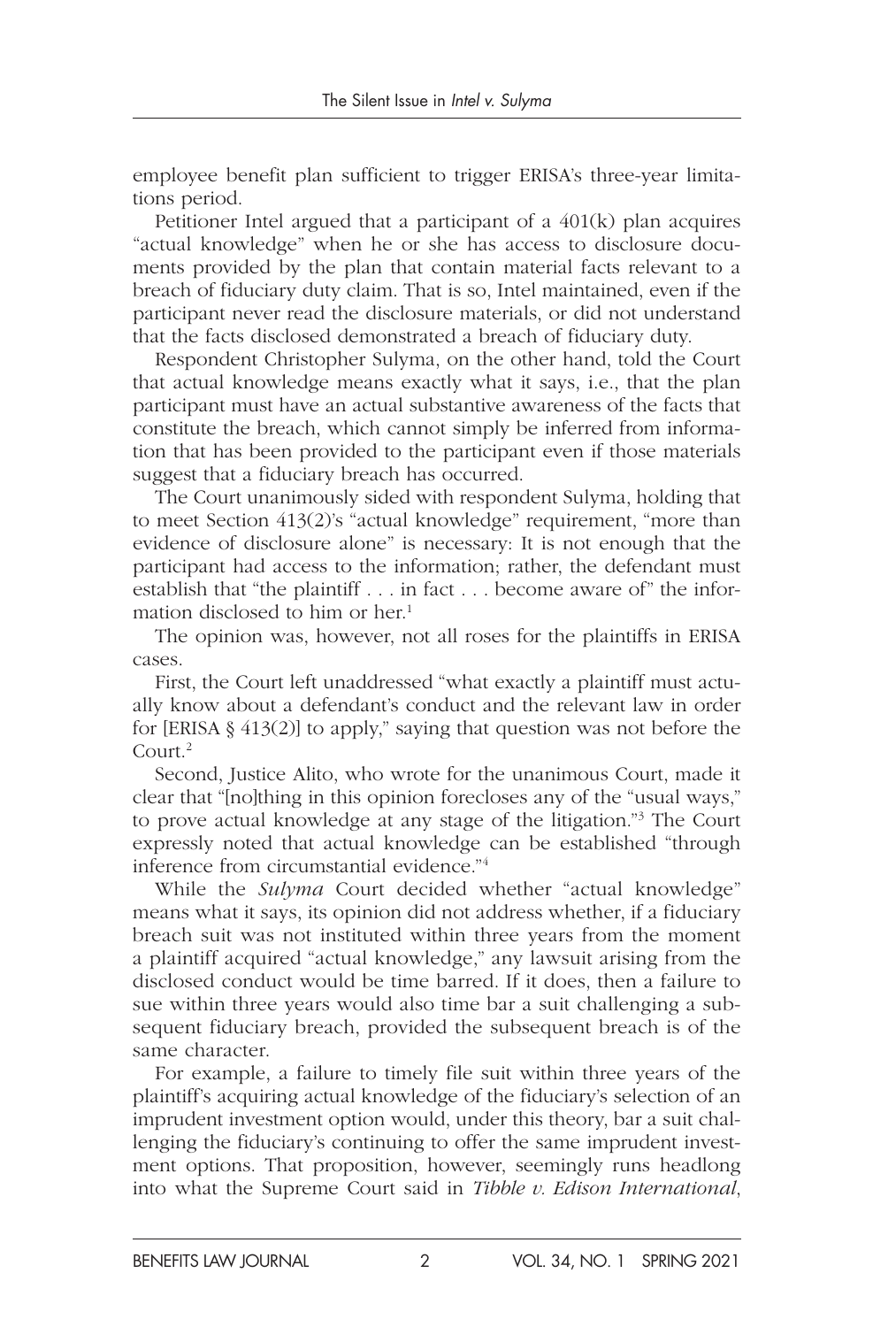when construing ERISA's six-year limitation provision in Section 413(1). In *Tibble*, the Court held that ERISA fiduciaries have a continuing duty to monitor plan investments and to remove imprudent ones, and that the failure to discharge that duty gives rise to a new cause of action, which would not be time-barred if brought within six-years.

That same result would seemingly apply in cases where the defendant has raised the three-year provision as a time bar. But the U.S. Court of Appeals for the Ninth Circuit, at least, has reached a contrary result. Indeed, on remand in *Tibble*, the Ninth Circuit concluded that the three-year provision does, in fact, bar subsequent breaches of the same character.

This article examines whether the three-year provision of Section 413(2) operates in a fundamentally different way from its sister six-year provision and bars actions based upon subsequent fiduciary breaches of the same character as the conduct about which plan participants had acquired actual knowledge more than three years earlier.

Our conclusion is that it does not.

The upshot is that the three-year provision in ERISA does not, in our view, insulate fiduciaries from being held accountable for allowing breaches of their duties to continue to adversely affect participants.

#### ERISA SECTION 413

Section 413 of ERISA<sup>5</sup> sets forth two separate time periods during which actions for breach of fiduciary duty must be brought.

Under the six-year component, an action for breach of fiduciary duty is timely if it is filed no more than six years after the date of the last action that constituted the breach or violation of ERISA, or in the case of an "omission" – that is, a failure to act – "the last date on which the fiduciary could have cured the breach."

However, if a plaintiff had "actual knowledge" of the alleged breach, the three-year clement specifies that suit must be filed no more than three years from the earliest date on which the plaintiff first obtained actual knowledge of the breach.<sup>6</sup>

#### *Tibble v. Edison*

ERISA's six-year limitations provision was the subject of the Supreme Court's scrutiny in *Tibble v. Edison International*.<sup>7</sup> The *Tibble* plaintiffs participants of Edison International's 401(k) defined contribution retirement plan – brought suit in 2007 alleging that the plan's fiduciaries breached their duty of prudence by "offering six higher priced retail-class mutual funds as Plan investments when materially identical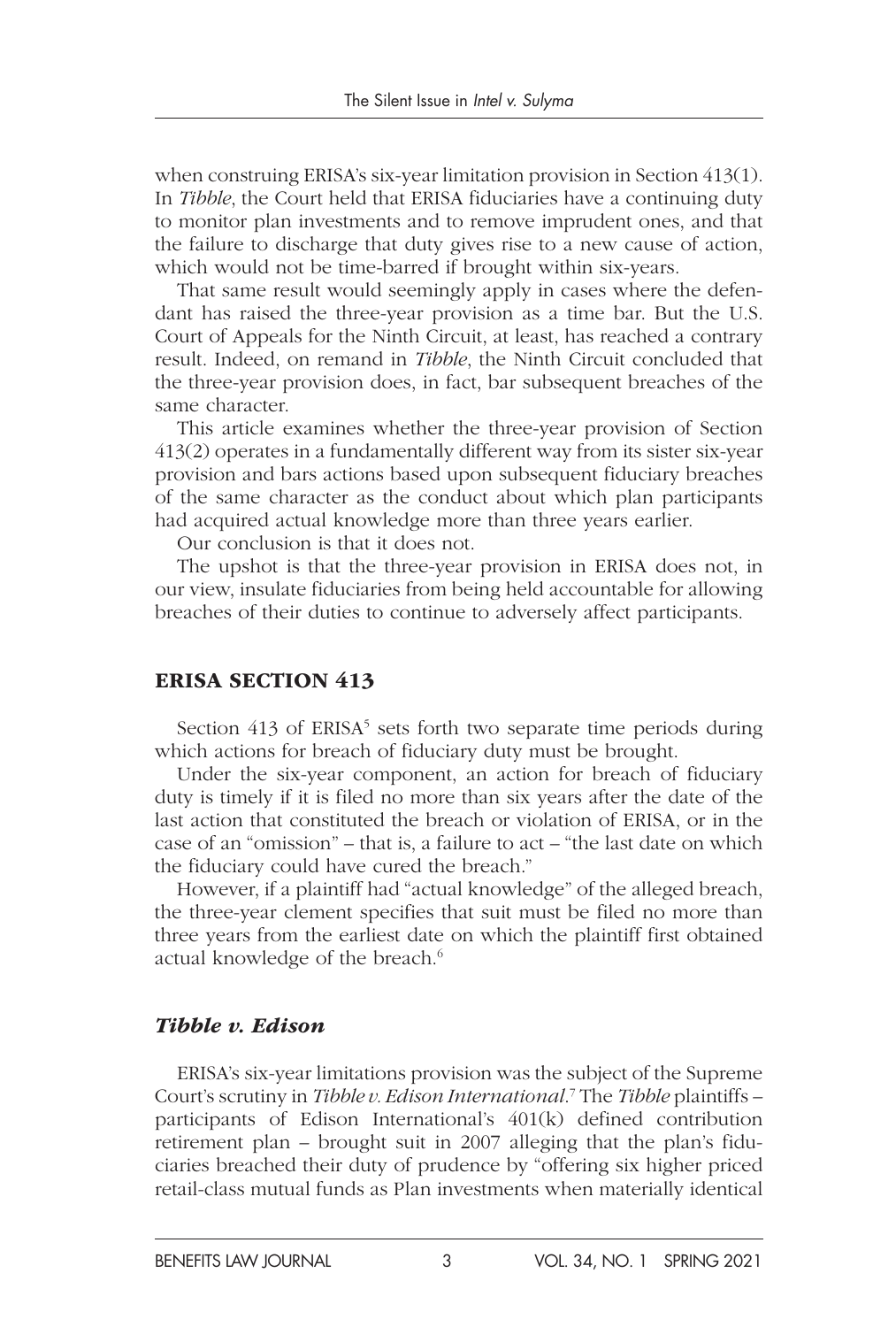lower priced institutional-class mutual funds were available."<sup>8</sup> Of these six funds, three had been first added by the plan in 1999, and the other three had been added in 2002.9

Not surprisingly, the defendants, citing to the six-year limitations period of Section 413(1), asserted that the fiduciary breach claims concerning the mutual funds added in 1999 were time-barred.

Plaintiffs answered that the challenges to all six funds were timely despite the fact that three of these funds had been added to the plan more than six years before they filed suit. As to those three funds, plaintiffs argued that the fiduciaries were subject to a "continuing obligation" to act prudently.10

On summary judgment, the district court held that the beneficiaries' claims regarding the three mutual funds that had been added to the plan in 1999 were not timely under ERISA's six-year limitations provision. The court rejected the suggestion that there is a "'continuing violation' theory to claims subject to ERISA's statute of limitations," for "although the trustee's conduct [i.e., the failure to remove the challenged 1999 funds] could be viewed as a series of breaches, the statute of limitations did not begin anew because each breach was of the same character."11 The court thus concluded that a challenge to these funds would be timely only if there had been "a change in circumstances that might trigger an obligation to review and to change investments within the 6-year statutory period."12 But as there had not been any such change, the court granted summary judgment to the defendants with respect to the three 1999-funds.<sup>13</sup> Plaintiffs' challenge to the three funds that had been added in 2002 survived summary judgment, and, following a bench trial, the court found that the fiduciaries had breached their duty of prudence, and awarded damages.14

On appeal, the Ninth Circuit affirmed the district court's interpretation of the six-year provision, and thus agreed that the challenges to the funds added in 1999 were untimely.15 The court held that permitting beneficiaries to bring suit for a failure to remove an investment option from a plan that had been added more than six years prior to filing of suit "would make hash out of ERISA's limitation period and lead to an unworkable result."16 The court also noted that it was "unpersuaded" by the suggestion that the rejection of a "continuing violation" theory "will give ERISA fiduciaries carte blanche to leave imprudent plan menus in place," because participants could still over the time-bar by showing that a "full due diligence review" of an investment option was warranted but not carried out by the plan's fiduciaries.<sup>17</sup>

The Supreme Court, however, unanimously reversed and vacated the Ninth Circuit's opinion. Writing for the Court, Justice Breyer explained that "the Ninth Circuit erred by applying a statutory timebar to a claim of a 'breach or violation' of a fiduciary duty without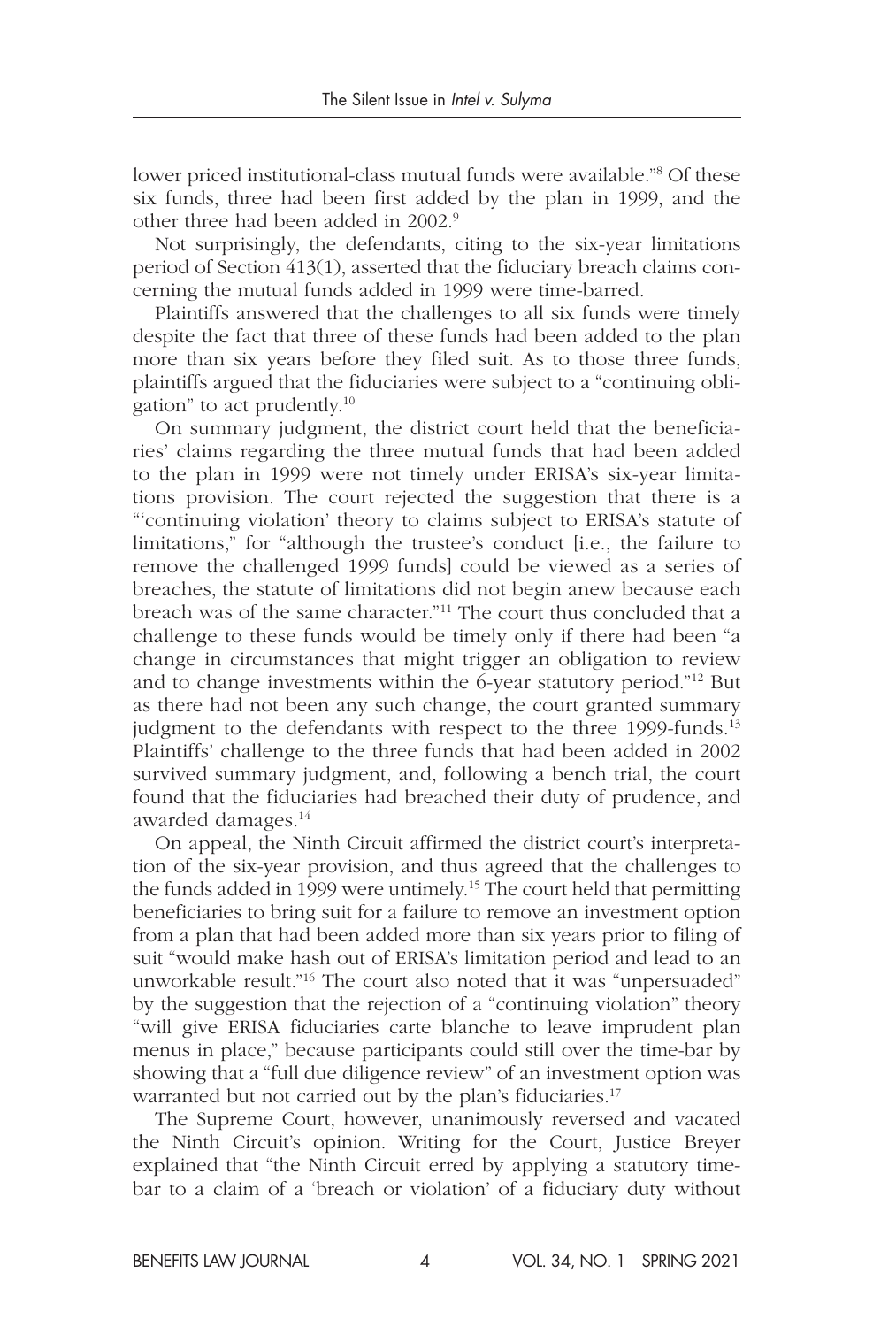considering the nature of the fiduciary duty."18 The Court held that the duties imposed on fiduciaries by ERISA are "derived from the common law of trusts," and "under trust law a fiduciary is required to conduct a regular review of its investment with the nature and timing of the review contingent on the circumstances."19

More specifically, "a trustee," the Court said, "has a continuing duty to monitor trust investments and remove imprudent ones," and "[t]his continuing duty exists separate and apart from the trustee's duty to exercise prudence in selecting investments at the outset."20

Accordingly, the Court concluded that (1) a "plaintiff may allege that a fiduciary breached the duty of prudence by failing to properly monitor investments and remove imprudent ones," and (2) "[i]n such a case, so long as the alleged breach of the continuing duty occurred within six years of suit, the claim is timely."<sup>21</sup>

On remand, the Ninth Circuit initially found that the issue of whether the plan fiduciaries had committed any new breaches during the statutory period had been forfeited by the plan participants.<sup>22</sup>

However, on an *en banc* rehearing of the case, the Ninth Circuit reversed course, and remanded the case to the district court for a trial "on the claim that, regardless of whether there was a significant change in circumstances, Edison should have switched from retailclass fund shares to institutional-class fund shares."23

Finally, in 2017, some 10 years after it had been brought, the district court concluded that Edison was liable for breaching its fiduciary obligations with respect to the challenged investment options added in 1999.24

#### *Intel v. Sulyma*

The next chapter in the Section 413 story addresses the statute's three-year from "actual knowledge" provision.

Christopher Sulyma, the respondent before the Supreme Court, filed the underlying suit against the fiduciaries of the Intel 401(k) and retirement plans, alleging that the fiduciaries had imprudently over-allocated [plan assets] to hedge funds and private equity investments," and thereby "breached their fiduciary duties by investing in such funds, which presented unconventional, significant and undue risk of unduly high fees and costs."25 According to Mr. Sulyma, "[t]hese allocations departed dramatically from prevailing industry standards," and the defendants' "investment decisions caused massive losses and enormous excess fees to the plans and their participants."26

The Intel fiduciaries moved to dismiss Sulyma's fiduciary breach claims as untimely under ERISA's three-year provision.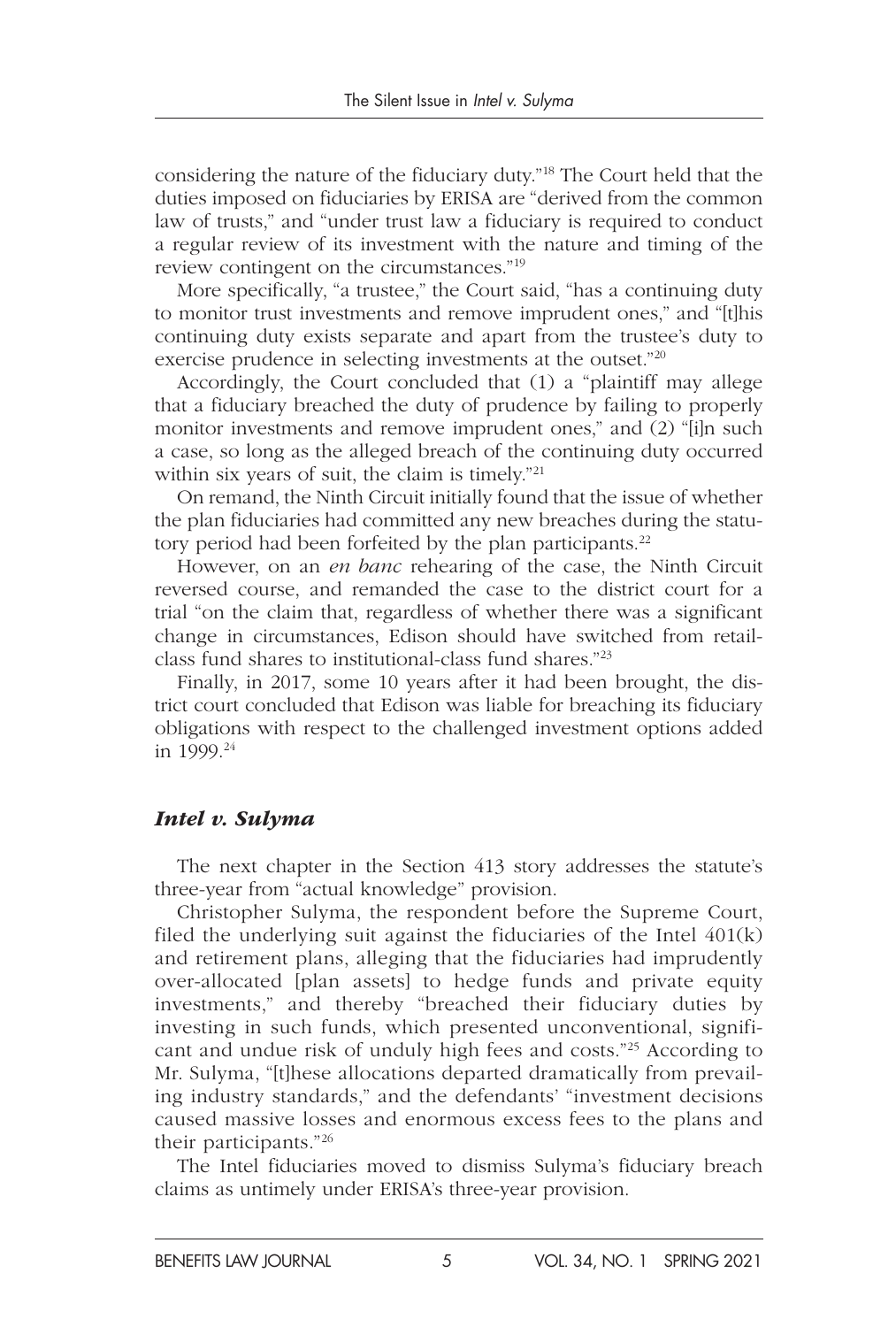The district court agreed. Although noting that it would proceed on the assumption that "[Sulyma] never looked at [the] documents" that had been made available to him by the plan, the court nonetheless held that Sulyma had "actual knowledge" of their contents for purposes of Section 413(2) more than three years prior to the filing of his suit, and granted summary judgment in favor of Intel on that basis.<sup>27</sup>

A panel of the Ninth Circuit unanimously reversed the district court.28 The court held that the statutory text – "actual knowledge of the breach or violation" – has its ordinary meaning, and thus requires the plaintiff to be "actually aware of the facts constituting the breach."29

Specifically, the court took this to mean that in order to prevail on a motion for summary judgment on the basis of the three-year provision, the defendant "must show that [Sulyma] was actually aware that [the petitioners] acted imprudently," not just that certain "facts were available to the plaintiff."30 Applying this standard, the court found that Intel was not entitled to summary judgment: "Because Sulyma brought [an imprudent-investment claim], he was required to have actual knowledge both that those investments occurred, and that they were imprudent."31

In its petition for a writ of certiorari, Intel sought review on the question whether the "actual knowledge" requirement of Section 413(2) was satisfied when the relevant information regarding the breach was disclosed to a plaintiff, but the plaintiff either did not read the material or did not recall doing so.32 The Supreme Court granted Intel's petition on that question.33

Intel sought to persuade the Court that it should not apply a simple dictionary reading, and instead urged that "the phrase 'had actual knowledge' in [Section 413(2)] must be construed in light of ERISA's disclosure provisions, which require plan administrators to 'disclose' . . . critical plan information to plan participants, and to ensure that they actually have that knowledge in their possession."34

In that regard, Intel told the Court that, "[w]hen read in its proper context, [Section 413(2)'s] actual knowledge requirement is satisfied when a plaintiff receives mandatory disclosures that apprise the plaintiff of the facts that form the basis of his claim."35

In response, Sulyma insisted that the "ordinary understanding of actual knowledge is all that is needed to resolve the question presented."<sup>36</sup> Specifically, Sulyma offered a two-part argument: (a) "[t]he ordinary meaning of 'actual' is 'existing in fact or reality,'" and (b)"'knowledge' means 'the state or fact of knowing,' or 'familiarity, awareness, or understanding gained through experience or study.'"37 Putting these two interpretative strands together, it follows, said Sulyma, that "[t]o have 'actual knowledge' of something . . . is to have real awareness of it."38 And under this reading of "actual knowledge," a plan participant cannot be said to have actual knowledge of the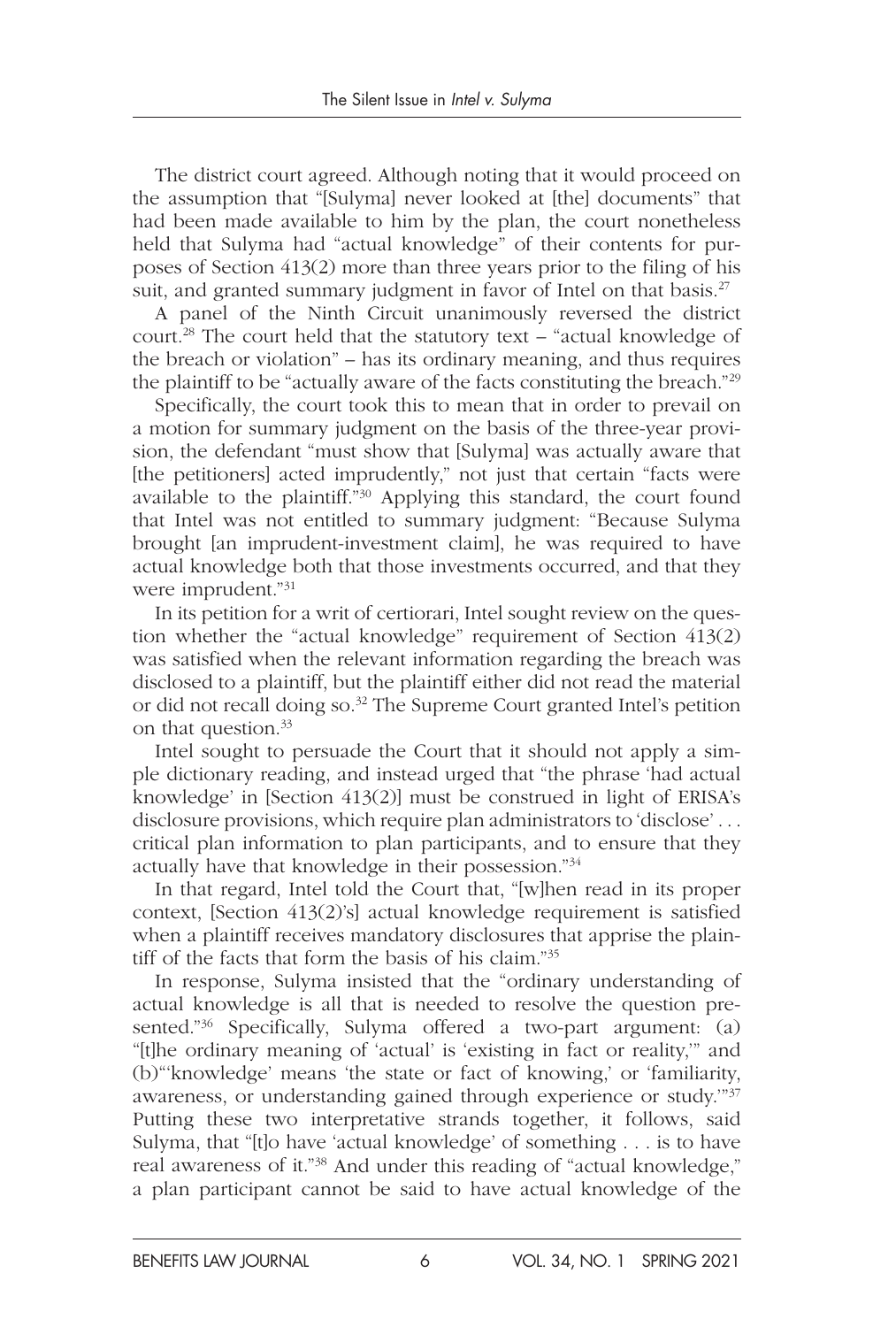contents of disclosures made to him when he has not in fact read or accessed those disclosures, or does not remember their contents.<sup>39</sup>

Sulyma's amici – which include the U.S. Department of Labor – directed the Court's attention to the history of the statute, including the initial enactment and subsequent removal of a clause concerning "constructive knowledge," and the policy considerations that support a reading of the three-year provision in a way that raises the bar for a statute of limitations-defense for plan fiduciaries.<sup>40</sup>

Not surprisingly, the Court held that "actual knowledge," in fact, means what it says: to have actual knowledge of information a plaintiff "must in fact be aware of the information."<sup>41</sup> In other words, "actual knowledge" means, as the Court emphasized, "[real] knowledge as distinguished from presumed knowledge or knowledge imputed to one."42 The addition of the word "actual," the Court said, signals that the "plaintiffs' knowledge" must be more than potential, possible virtual, conceivable, theoretical, hypothetical, or nominal."43 The Court rejected what it characterized as Intel's "puzzling" "implied knowledge" position, that "[o]nce a plaintiff receives a disclosure . . ., he ha[s] the knowledge that [Section 413(2)] requires because he effectively holds it in his hands," and could "acquire [that knowledge] with reasonable effort."<sup>44</sup> That reading, the Court found, "turns [Section 413(2)] into what it is plainly not: a constructive knowledge requirement."45 Thus, "if a plaintiff is not aware of a fact, he does not have 'actual knowledge' of that fact however close at hand the fact might be."46

In short, the Court held that Section 413(2) "requires more than evidence of disclosure alone," and that to satisfy Section 413(2), the plaintiff must have in fact "become aware" of that information.<sup>47</sup> The Court side-stepped the "separate question" of "exactly what a plaintiff "must actually know about a defendant's conduct and the relevant law" in order to trigger Section 413(2), although it noted that the Ninth Circuit had addressed the question.<sup>48</sup>

However, Justice Alito did not end his opinion there, stating that: "Nothing in this opinion forecloses any of the 'usual ways' to prove actual knowledge."49 For example, actual knowledge, the Court noted, can be proved through "inference from circumstantial evidence," such as "electronic records showing that the plaintiff viewed the relevant disclosures," and "took action in response to the information contained [therein]."<sup>50</sup>

Among other things, the Court said that, although "not determinative," the fact that disclosures were made would be relevant on the issue, "as would electronic records showing that a plaintiff reviewed the relevant disclosures," and whether a plaintiff "took action in response to the information contained in [the disclosures]."51 And if a plaintiff's denial is "blatantly contradicted by the record," the Court "should not adopt" the plaintiff's version at the summary judgement stage.<sup>52</sup>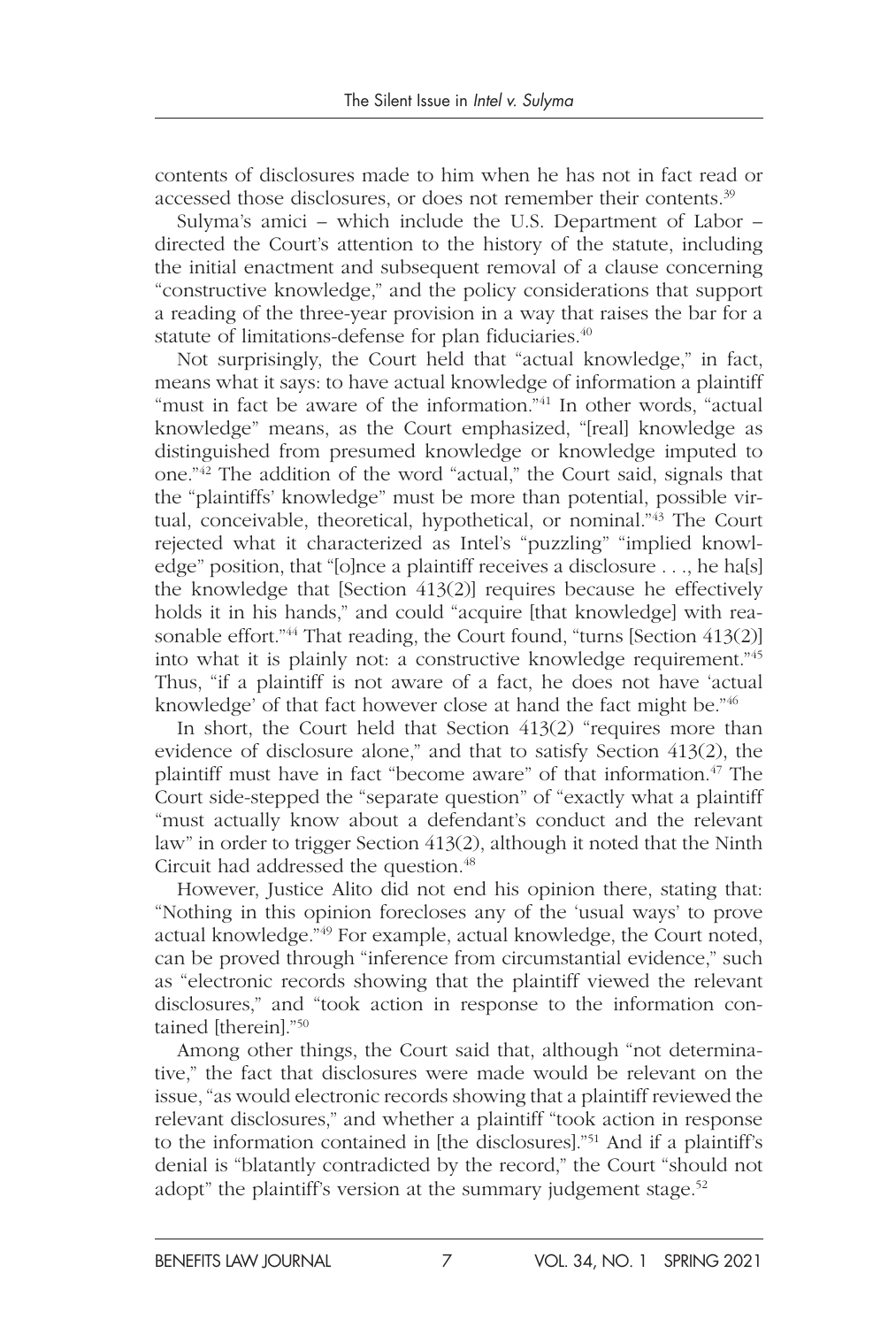Finally, the Court cautioned that its opinion "does not preclude defendants from contending that evidence of 'willful blindness' supports a finding it actual knowledge."53

#### *TIBBLE'S* CONTINUING FIDUCIARY DUTY ANALYSIS OPERATES EQUALLY WITH RESPECT TO SECTION 413(2) AS IT DOES WITH RESPECT TO SECTION 413(1), AND THUS DOES NOT BAR OTHERWISE TIMELY SUITS CHALLENGING SUBSEQUENT FIDUCIARY BREACHES

While it is fully understandable that the focus of attention in the *Sulyma* case was on the meaning of "actual knowledge," a perhaps more important question in the long-run may be whether the threeyear limitation period of Section 413(2), unlike its six-year counterpart in Section 413(1), cuts off subsequent claims regarding fiduciary breaches of the same character as the fiduciary conduct that the plan participants had obtained actual knowledge of more than three years before.

This question is at least as pressing as the one the Court addressed in *Sulyma*, as illustrated by the Ninth Circuit's decision on remand in *Tibble*. There, the Ninth Circuit concluded that satisfying Section 413(2)'s three-year provision provides an absolute bar to suit, even if there are subsequent breaches of the same character. The Ninth Circuit's position would in many instances effectively render ERISA's six-year provision irrelevant, despite the Court's holding in *Sulyma*: By providing all plan participants with detailed information regarding the costs, performance and composition of the plan's portfolio of investment options, fiduciaries may be able to persuade the courts that all participants receiving the information should, at least as an evidentiary matter, be presumptively charged with knowledge of that information. Acceptance by the courts of that sort of cascading time-bar might well immunize fiduciaries from being held accountable for their continuing to offer imprudent investment options to plan participants.

But providing that detailed information through periodic disclosures to participants may have blowback consequences on plan fiduciaries. If the information disclosed suffices to impart "actual knowledge" of a fiduciary breach to participants, then that same information should also be sufficient to trigger the "continuing duty" of fiduciaries not only to monitor plan investments, but also to remove and replace imprudent investments.

As discussed in detail below, why this should – and, in fact, must – be the case, consider, first, that to trigger the three-year limitations period, plan disclosures would at a minimum need to align with the pleading standard for a claim in federal court – that is, the disclosure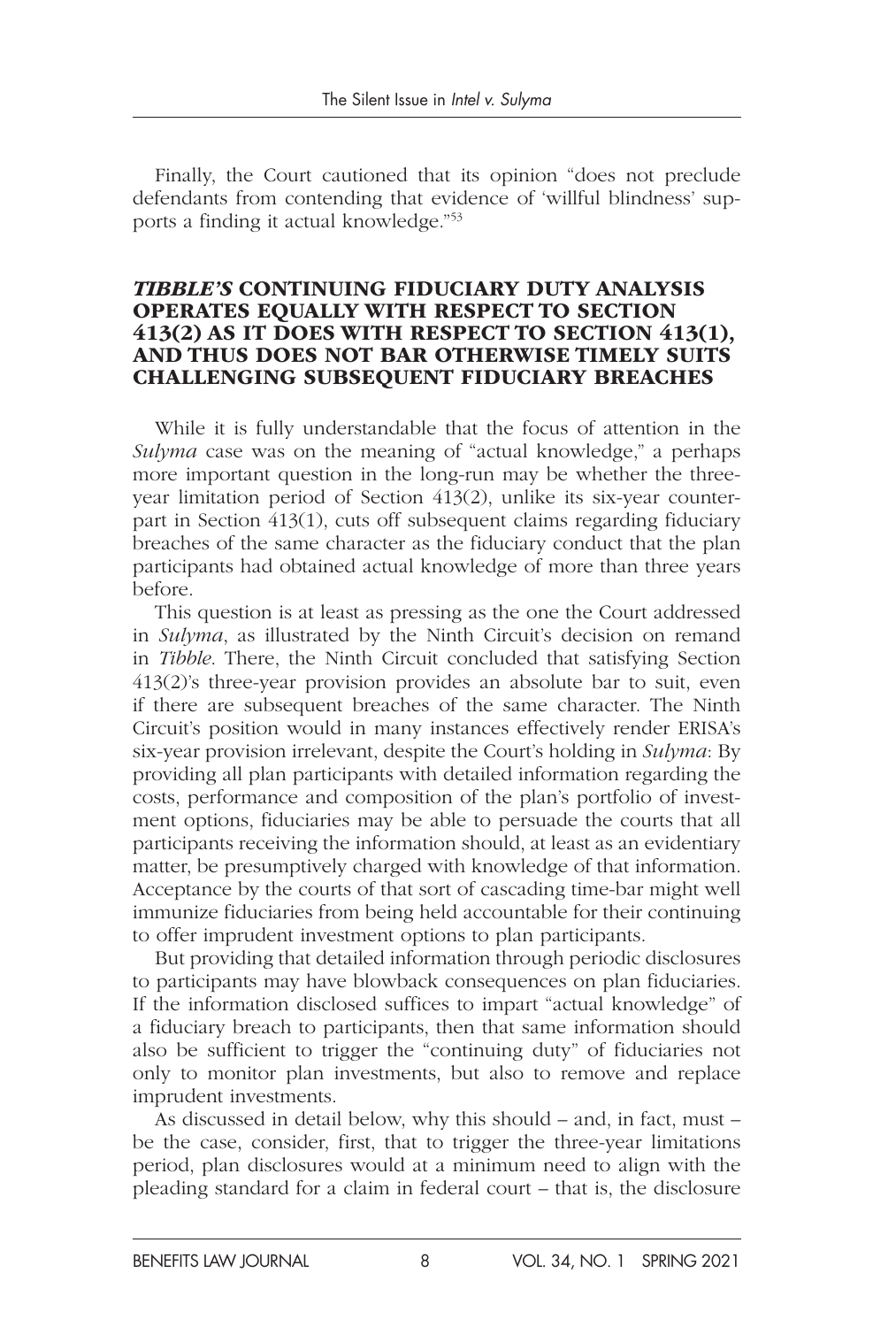would have to contain facts sufficient to allow a reasonable participant to draft a pleading establishing a plausible inference that a fiduciary breach had occurred.<sup>54</sup> Anything less, such as facts that may require further investigation into whether a fiduciary breach had occurred, would not provide the "actual knowledge" necessary to trigger the running of the three-year limitation period.

And, second, if the facts in the disclosure do provide a plausible basis to believe a fiduciary breach has occurred – for example, if they establish that various investment options offered by the plan had chronically underperformed the benchmarks chosen by the plan's fiduciaries – then those same facts would necessarily trigger the fiduciaries' duty to review the continued prudence of offering those investments, and to remove them from the plan if appropriate, which is exactly what the Supreme Court held in *Tibble*. 55 In those circumstances, the participant could reasonably rely in the first instance upon the duty of the fiduciaries to take appropriate action to correct or cure the breach. The failure by the fiduciaries to do so by the next disclosure period would create a new cause of action.<sup>56</sup>

#### *To Trigger ERISA's Three-Year Limitations Period, Disclosures Would Need to Contain Information Sufficient to Allow Participants to Plausibly Infer that a Fiduciary Breach Had Occurred*

In *Sulyma*, the Court did not explore what information plan disclosures need to contain, if these disclosures are to be sufficient to provide those participants who have read them with actual knowledge of a fiduciary breach. Intel had, however, pointed out that Congress contemplated that the information it required to be disclosed would "enable employees to police the plans," by bringing suit under Section 502(a) to enjoin ongoing fiduciary breaches, and/or to restore plan and participant losses due to fiduciary mal or misfeasance.<sup>57</sup>

Accordingly, in order to put participants in a position to effectively do so, the facts disclosed would have to plausibly show that the plan's fiduciaries have breached their fiduciary obligations, for only then would participations be "armed with enough information" – that is, the "actual knowledge" – "to enforce their own rights"58 in court.

In other words, to trigger the three-year limitations period under Section 413(2), the facts disclosed would need to be sufficient to meet the pleading standard for stating a fiduciary breach claim under ERISA  $§$  404(a),<sup>59</sup> or a prohibited transaction claim under Section 406.<sup>60</sup> A disclosure that did not provide facts that met that standard would not give a potential plaintiff "actual knowledge" of the breach sufficient to seek a remedy in court.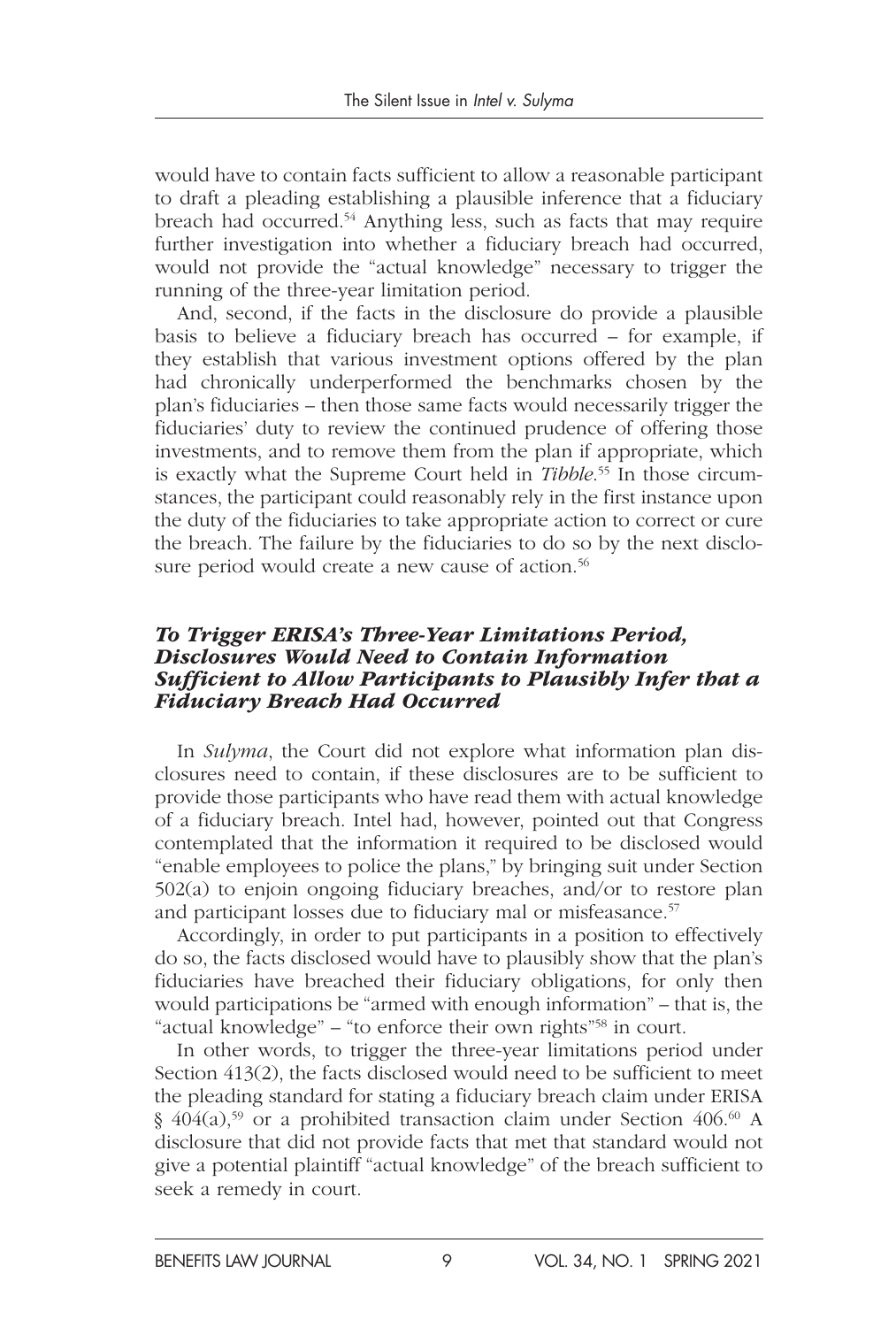An interpretation of the "actual knowledge" standard in Section 413(2) that equates it with the pleading standard for an action for fiduciary breach is well-supported by the "express purpose" of ERISA's disclosure provisions, *i.e.,* that participants "have sufficient information and data to enable them to know whether the plan is . . . being administered as intended," and "to avail themselves of ERISA's remedies if the plan was being mal and/or mis administrated."61

The method for "policing a plan" that ERISA makes available to participants is set out in ERISA  $\S$  502,<sup>62</sup> which empowers plan participants to bring civil actions to enforce the statute's various provisions, including, of course, its provisions regarding the duties of plan fiduciaries. And plan participants can effectively avail themselves of ERISA's remedies by way of a civil action for fiduciary breach only when armed with factual knowledge sufficient to file a complaint that would, at minimum, survive a motion to dismiss. In other words, when armed with knowledge of facts that support a "plausible" inference of imprudent or self-serving conduct by the plan's fiduciaries.<sup>63</sup> If the facts disclosed do not support a plausible inference that a fiduciary breach or prohibited transaction had occurred, then plan participants would have not acquired "actual knowledge" of the fiduciary breach, and the three-year limitations period of Section 413(2) is not triggered.

#### *If Disclosures Give Participants Actual Knowledge of Imprudent Behavior, Fiduciaries Are Likewise Put on Notice, Triggering their Continuing Duties under* Tibble

While ERISA's disclosure regime is seemingly designed to afford plan participants the opportunity to "police the plan," ERISA undeniably imposes an obligation on plan *fiduciaries* to discharge their duties with the "care, skill, prudence and diligence" of a reasonable person.64 If the facts disclosed are sufficient to provide participants with "actual knowledge" of a "breach or violation" of ERISA, certainly those same facts must suffice to ascribe that same knowledge to the fiduciaries, who caused the disclosures to be furnished to the participants in the first place.

Given that plan fiduciaries are under a "continuing duty" to "monitor investments and remove imprudent ones," each disclosure that imparts "actual knowledge" to plan participants of a new breach, or the failure of the fiduciary to cure or correct an existing breach must, of necessity, simultaneously create a new cause of action for imprudence under Section  $404(a).$ <sup>65</sup>

The Supreme Court made that much plain in *Tibble,* when it held that a "plaintiff may allege that a fiduciary breached the duty of prudence by failing to properly monitor and remove imprudent ones,"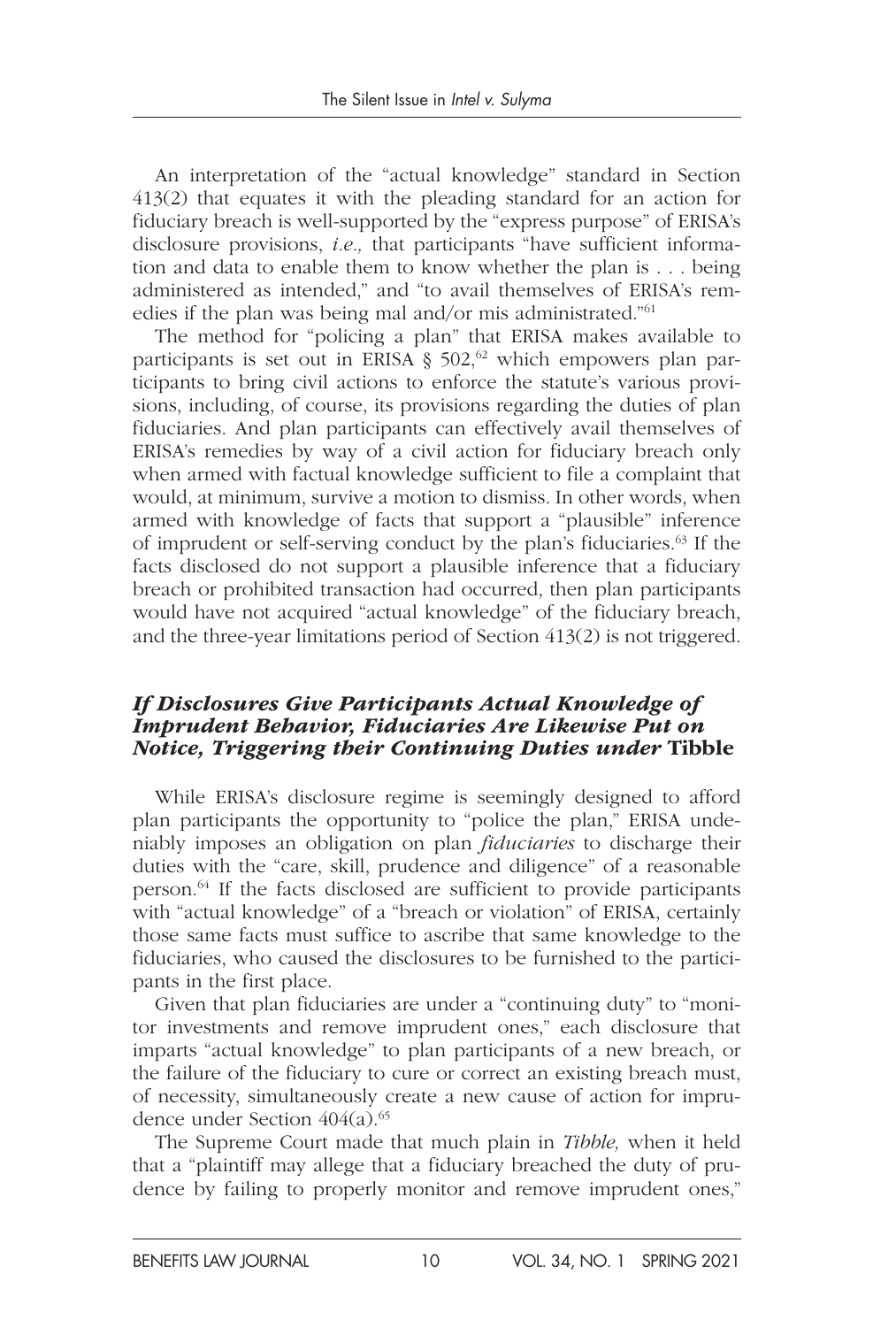and that such a claim would be timely under ERISA § 413(1) "so long as the alleged breach . . . occurred within six years of suit," because the duty of prudence imposed by 29 U.S.C. § 1104 is "continuing."66 It follows that the same is true under the three-year provision, as the "continuing" fiduciary duty does not disappear simply because a defendant invokes Section 413(2)'s three-year limitations period, and, as the Supreme Court held in *Tibble*, the Section 413 time-bar must be applied in the context of the nature of the fiduciary duty at issue.<sup>67</sup>

If periodic disclosures are sufficient to put plan participants on "actual notice" of a fiduciary's "breach or violation," then plan fiduciaries cannot seriously deny that the same information would put them on notice of the same breach.

Accordingly, if a specific disclosure imparts information sufficient to impose a duty on the plan participants to "police their plan" by instituting a civil action, the plan's fiduciaries certainly have at least a parallel duty to take action to remove those imprudent investments before the next disclosure period, or at least to explain to participants why the fiduciaries decided to retain those previously identified "imprudent" investment options in the plan. And given that a fiduciary's "continuing obligation" to monitor the soundness of their investment decisions is independent of which statute of limitations period applies, a failure by the fiduciary to take appropriate action to fix or correct the breach before the next disclosure period would create a new cause of action – not just for purposes of Section 413(1)'s six-year limitations period, but also for Section 413(2)'s three-year period.

This conclusion is reinforced by the fact that plan participants can reasonably expect the fiduciaries of their plan to take corrective action when it becomes plain that certain investment options in the plan are, for example, chronically underperforming or otherwise imprudent. This expectation flows from the very nature of the duties imposed on fiduciaries by ERISA, $68$  as these duties are "the highest known to the law."69 As former Justice (then-Judge) Cardozo famously observed: "A [fiduciary] is held to something stricter than the moral of the market place. Not honesty alone, but the punctilio of an honor the most sensitive, is then the standard of behavior."70 Consequently, the fiduciary is plainly not free to ignore the breach revealed by his or her own disclosures. And the failure to take corrective action constitutes a separate breach.71 In other words, if the facts revealed in the plan's periodic disclosures evidence a fiduciary breach, participants can reasonably rely on the understanding that fiduciaries will cure – or at least address – the breach before the next disclosure period. If the fiduciaries fail to act appropriately, a new cause of action accrues.

Contrary to what the Ninth Circuit held on remand, extending *Tibble*'s holding from the six-year period with respect to Section 413(1) to the three-year period in Section 413(2) would not somehow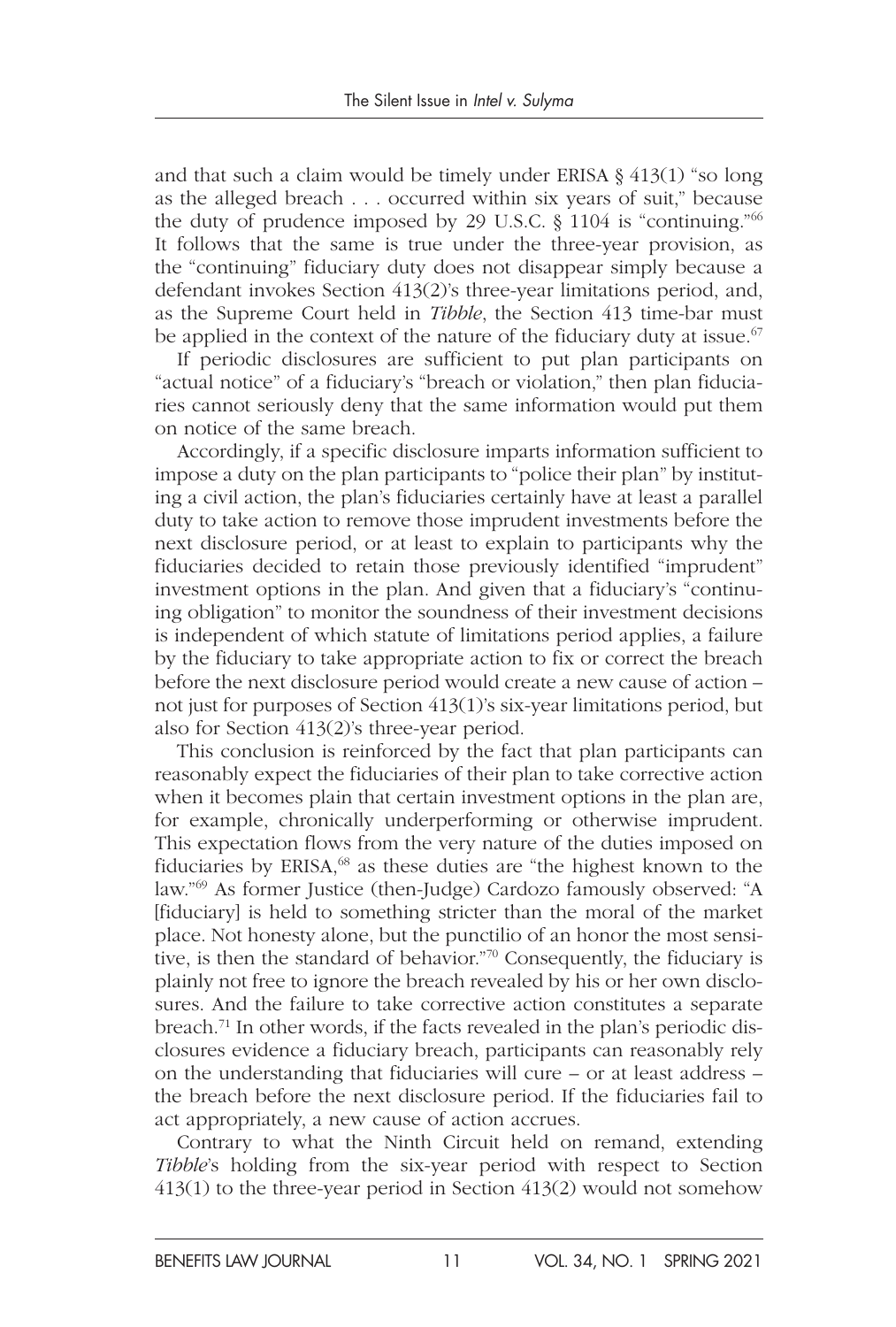"read the 'actual knowledge' standard out of  $\S 1113(2)$ ."<sup>72</sup> Just as the Supreme Court did not eliminate ERISA's six-year limitations period when it held that fiduciaries are subject to a continuing obligation to manage the plan's assets in a prudent manner, determining that each periodic disclosure may give rise to a new claim would not somehow erase the three-year limitations period from the statute.

A simple example illustrates this point: If fiduciaries disclose the chronic underperformance of certain investment options to plan participants in year 1, then the participants' putative claim for fiduciary breach for year 1 would be barred by the three-year limitations period by year 4, even if the investment options in question are still part of the plan by then. However, participants could still bring suit in year 4 for the failure to remove the options in year 2, because they only acquired "actual knowledge" of the fiduciaries' failure to correct the imprudence in year 2, through the year 2 disclosures. This result would be no different than the outcome that the Court's decision in *Tibble* would direct with respect to the six-year provision.

Furthermore, and again contrary to what the Ninth Circuit concluded in *Phillips v. Alaska Hotel & Restaurant Employees Pension Fund*, extending *Tibble*'s approach to ERISA's three-year limitations period does not "founder[] on the plain language of  $\S$  1113[(2)]."73 While Section 1113(2) provides that "[n]o action may be commenced . . . three years after the earliest date on which the plaintiff had actual knowledge of the breach or violation," the statute plainly does not immunize fiduciaries from being held accountable in court for subsequent breaches even of the same character.<sup>74</sup> It is therefore entirely beside the point to note, as the Ninth Circuit did in *Philips*, that "[w]hile" a breach of the duty of prudence such as the one at issue here "may be viewed as a series of breaches, all were of the same character."75 The mere fact that the serial conduct involves breaches that are "of the same character" does not mean that there was only a single breach for purposes of assessing whether the limitations period has run.

The Supreme Court made that clear in *Tibble*, when it held that the failure of a fiduciary to periodically monitor plan investments and remove imprudent investment options constituted a new breach each time the fiduciary engaged in that monitoring function and failed to remove an imprudent investment.76 The same result should obtain when the fiduciary discloses to participants facts that provide "actual knowledge" of a fiduciary breach and subsequently fails to remedy the disclosed breach.<sup>77</sup> The initial disclosure reveals the existence of the breach due to a past act, and the subsequent disclosure reveals the fiduciary's failure to remedy the breach – which the Court said in *Tibble* is a separate breach of fiduciary duty. A suit filed within three years of the subsequent disclosure would thus not be barred.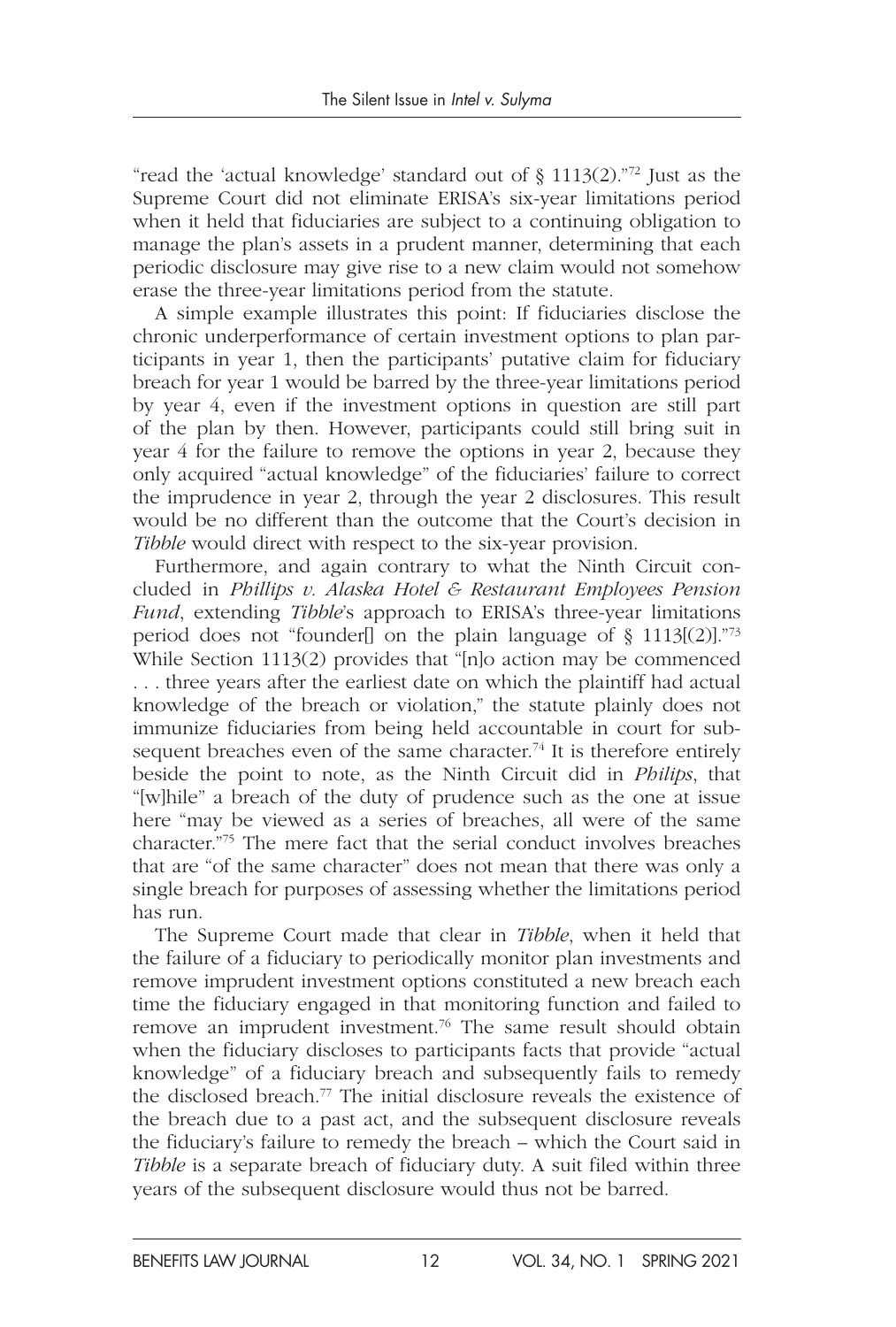#### **CONCLUSION**

Had the Supreme Court sided with Petitioner Intel in *Sulyma*, it would effectively have cut the statutory period for actions for fiduciary breach to three instead of six years. By instead siding with Sulyma's reading of "actual knowledge," defendants in ERISA cases continue to be subject to a meaningful evidentiary burden if they seek to cut the statutory period to three years.

What the Court left open in *Sulyma* is what the effect is of meeting that evidentiary burden, as it did not address whether Section 413(2), when it applies, bars otherwise timely suits for later separate breaches of the same character that happened more than three years after actual knowledge of the prior breach was acquired.

As courts weigh this question, it is of vital importance that they recognize that the three-year statutory period, just like the six-year period, must be interpreted by considering "the nature of the fiduciary dut[ies]" imposed by ERISA.<sup>78</sup> Once the underlying fiduciary doctrine is taken into account, then, much as in *Tibble*, it follows that the threeyear statute of limitations does not bar an otherwise timely suit for later breaches of fiduciary duty, even if the subsequent breach is of the "same character" as a prior breach that occurred more than three years earlier.

#### **NOTES**

- 1. *Intel Corp. Inv. Policy Comm. v. Sulyma*, No. 18-116, 589 U.S. \_\_\_\_ (2020), slip op. at 5 (Feb. 26, 2020) (*Sulyma I*).
- 2. *Id.* at 5 n.2.
- 3. *Id.* at 11 (internal marks and citation omitted).
- 4. *Id.* (citation omitted).
- 5. 29 U.S.C. § 1113.

6. When Congress first enacted ERISA in 1974, the three-year provision in Section 413 contained both an actual knowledge and a constructive knowledge provision. *See* 29 U.S.C. § 1113(a)(2) (1976). The actual knowledge component in the original version of the statute was identical to what is currently codified as Section 413(2), 29 U.S.C  $\S$ 1113(2). The constructive knowledge element said that an action could not be commenced more than three years after the earliest date "on which a report from which [the plaintiff] could reasonably be expected to have obtained knowledge of such breach or violation was filed with the secretary under this title."  $29 \text{ U.S.C. }$  §  $1113(a)(2)(B)(1976)$ . Congress repealed the constructive knowledge portion of ERISA's three-year provision in 1987. *See* Omnibus Budget Reconciliation Act of 1987, Pub. L. No. 100-203, Section 9342(b), 101 Stat. 1330. As a result of the repeal, defendants in a breach of fiduciary duty suit can only avail themselves of the three-year provision if they can establish that a plaintiff had "actual knowledge" of the fiduciary breach at issue.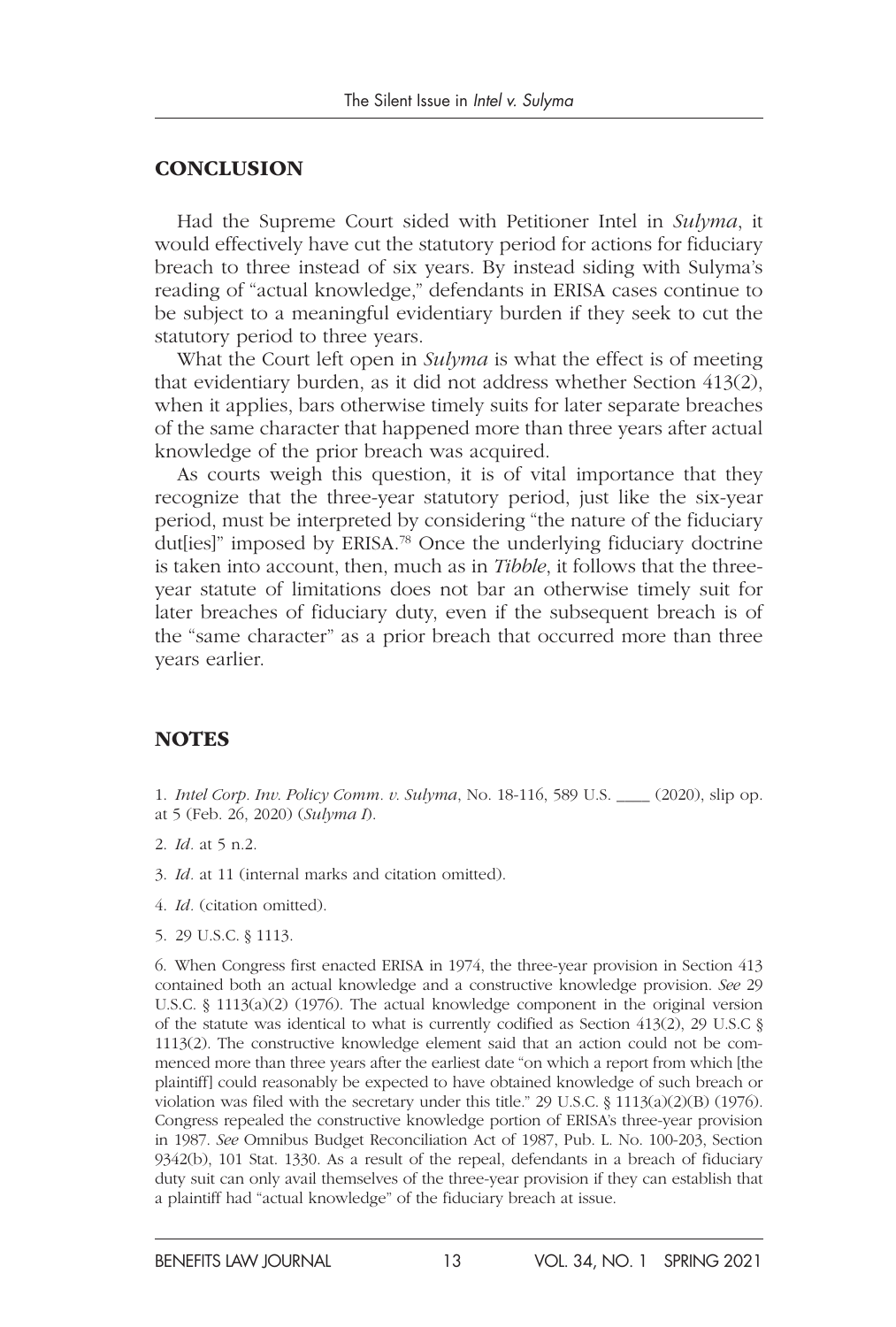7. *Tibble v. Edison Int'l*, 135 S. Ct. 1823 (2015) (*Tibble I*).

8. *Id.* at 1825.

9. *Id.*

10. *Tibble v. Edison Int'l*, 639 F. Supp. 2d 1074, 1086 (C.D. Cal. 2009) (*Tibble II*). The plaintiffs also argued that all claims were timely because the six-year limitations period should be tolled because the plan fiduciaries had allegedly concealed evidence of their imprudent conduct. The court rejected this argument for lack of evidence. *Id.*

11. *Id.* (citation and internal marks omitted).

12. *Id.*

13. *Tibble I*, 135 S. Ct. at 1827.

14. *Tibble v. Edison Int'l*, No. 07-cv-5359, 2010 WL 2757153 (C.D. Cal. July 8, 2010) (*Tibble III*).

15. *Tibble v. Edison Int'l*, 729 F.3d 1110 (2013) (*Tibble IV*).

- 16. *Id.* at 1119.
- 17. *Id.* at 1120.
- 18. *Tibble I*, 135 S. Ct. at 1827.
- 19. *Id.* at 1827-28.
- 20. *Id.* at 1828.
- 21. *Id.* at 1829.
- 22. *Tibble v. Edison Int'l*, 820 F.3d 1041, 1048 (9th Cir. 2016) (*Tibble V*).

23. *Tibble v. Edison Int'l*, 843 F.3d 1187, 1192-93 (9th Cir. 2016) (*Tibble VI*).

24. *Tibble v. Edison Int'l*, No. 07-cv-5359, 2017 WL 3523737 (C.D. Cal. Aug. 16, 2017) (*Tibble VII*).

25. *Sulyma v. Intel Corp. Inv. Policy Comm.*, No. 15-cv-04977, 2017 WL 1217185, at \*1 (N.D. Cal. Mar. 31, 2017) (internal marks omitted) (*Sulyma II*).

26. *Id.*

27. *Id.* at \*12.

28. *Sulyma v. Intel Corp. Inv. Policy Comm.*, 909 F.3d 1069, 1078 (9th Cir. 2018) (*Sulyma III*).

29. *Id.* at 1076.

30. *Id.*

- 31. *Id.* at 1077.
- 32. *Sulyma I*, Br. for Petitioner, at i.
- 33. 139 S. Ct. 2692 (2019).
- 34. *Sulyma I*, Br. for Petitioner, at 3.
- 35. *Id.*
- 36. *Sulyma I*, Br. for Respondent, at 1.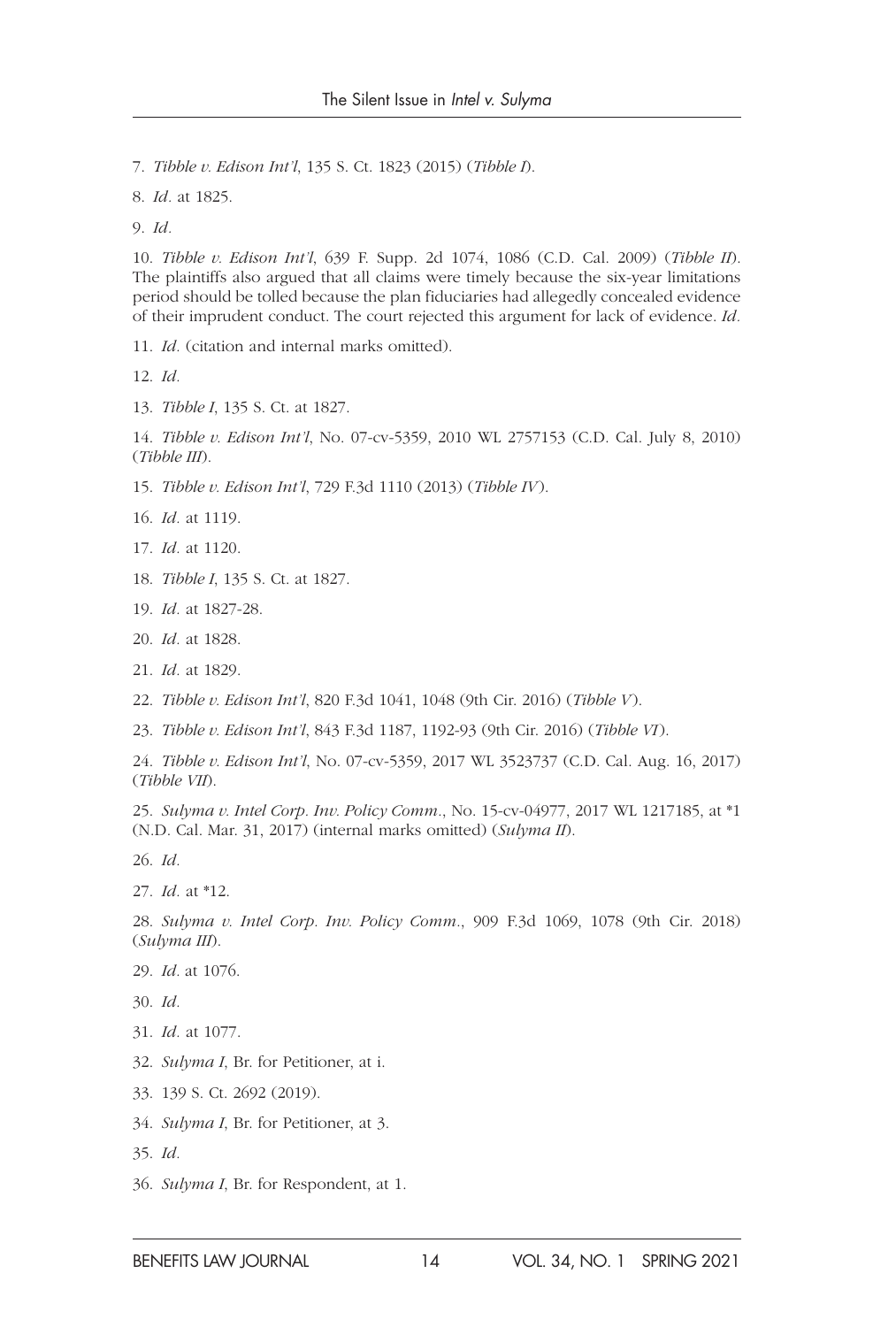37. *Id.*

38. *Id.*

39. *Id.*

40. *See Sulyma I*, Amicus Br. for the United States, at 7–10; *Sulyma I*, Amicus Br. for AARP, at 2–5.

41. *Sulyma I*, slip op. at 8.

42. *Id.* at 6 (internal marks, modifications, and citation omitted).

43. *Id.* at 7 (internal marks, modifications, and citation omitted).

44. *Id.* at 8-9.

45. *Id.* at 9.

46. *Id.* at 8.

47. *Id.* at 8.

48. *Id*. at 5 n.2. After reviewing a series of its opinions construing Section 413(2) that provided a less than fully harmonious understanding, the Ninth Circuit in the opinion below drew a two-fold conclusion from those cases: "First, 'actual knowledge of the breach' does not mean that a plaintiff has knowledge that the underlying action violate ERISA"; and second, that "actual knowledge of the breach does not merely mean that a plaintiff has knowledge that the underlying transaction occurred." *Sulyma III*, 909 F.3d at 1075 (citations omitted). In other words, the Ninth Circuit found that the "actual knowledge" must mean something between bare knowledge of the underlying transaction . . . and actual legal knowledge, which only a lawyer would normally possess." *Id.* Meshing the two principles extracted from its cases, the Court concluded that to trigger Section 413(2), the defendant must show that the plaintiff was actually aware of the nature of the alleged breach more than three years before the plaintiff's action is filed." *Id.* The exact knowledge required, the court observed, will vary depending on the plaintiff's claim:

For instance, in a section [404 breach of fiduciary duty] case, the plaintiff must be aware that the defendant has acted and that those acts were imprudent. . . . But in, for example, a section [406 prohibitmmmmmed transaction] case, the plaintiff need only be aware that the defendant has engaged in a prohibited transaction, because knowledge of the transaction is all that is necessary to know that a prohibited transaction has occurred. *Id.*

49. *Sulyma I*, slip op. at 11 (internal marks and citation omitted).

50. *Id.*

51. *Id.*

52. *Id.* (internal marks and citation omitted).

53. *Id.* at 11-12 (internal marks and citation omitted).

54. *See Ashcroft v. Iqbal*, 556 U.S. 662, 680-81 (2009) (explaining that an actionable complaint must state a "plausible" claim for relief); *Bell Atl. Corp. v. Twombly*, 550 U.S. 544, 555 (2007) (same).

55. *Tibble I*, 135 S. Ct. at 1828-29.

56. *Id.* at 1829.

57. *Sulyma I*, Br. for Petitioner, at 24 (internal marks and citation omitted).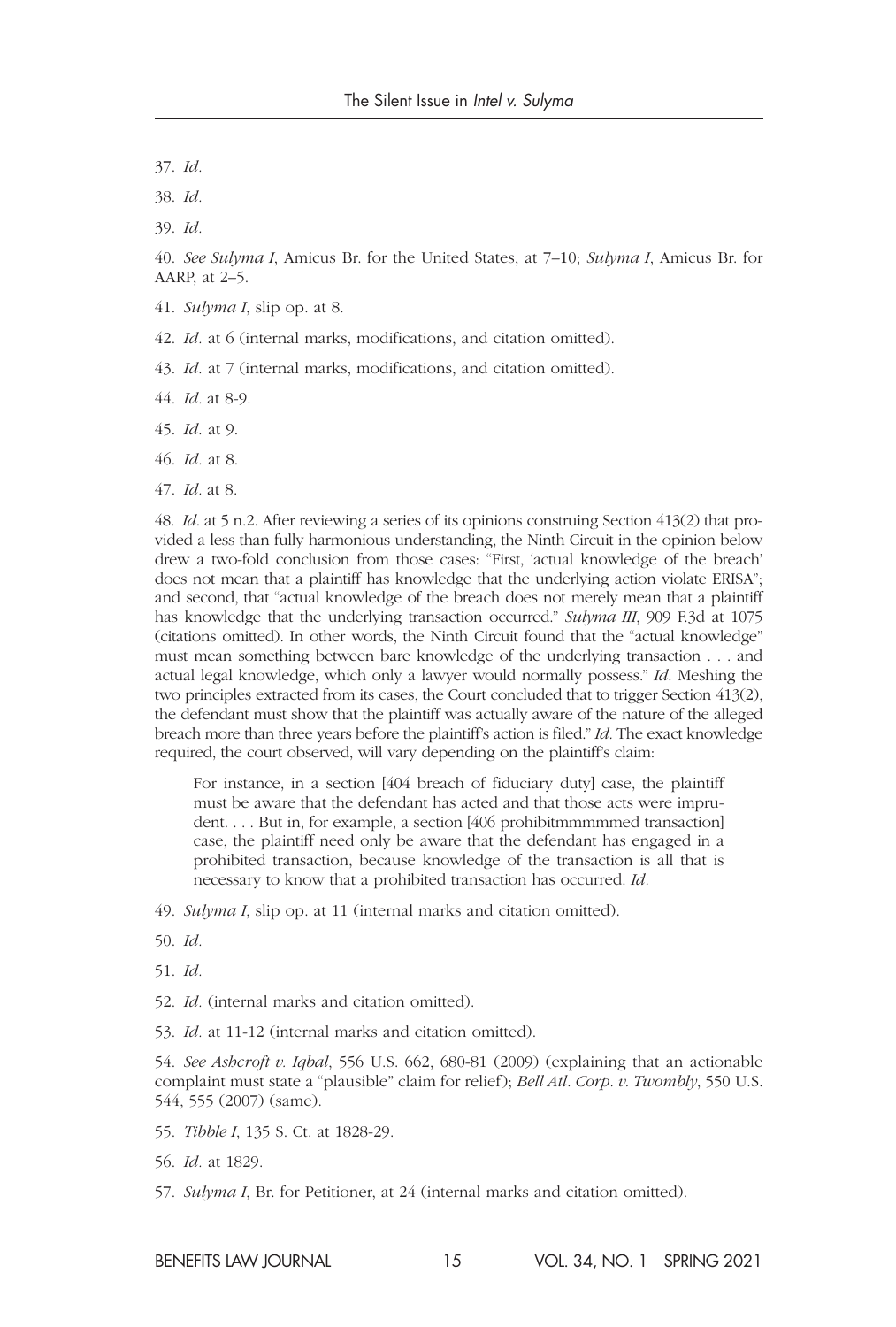- 58. *Id*. at 2 (internal marks and citation omitted).
- 59. 29 U.S.C. § 1104(a).
- 60. 29 U.S.C. § 1106.
- 61. *Id.* at 24-25 (internal marks, modifications, and citations omitted).
- 62. 29 U.S.C. § 1132.
- 63. *See Iqbal*, 556 U.S. at 680-81; *Twombly*, 550 U.S. at 555.

64. *Tibble I*, 135 S. Ct. at 1828 (citing 29 U.S.C. § 1104(a)(1)); *Fifth Third Bancorp v. Dudenhoeffer*, 573 U.S. 409, 419 (2014) (same).

- 65. *Tibble I*, 135 S. Ct. at 1828-29.
- 66. *Tibble*, 135 S. Ct. at 1829.
- 67. *Id.* at 1827-28.
- 68. 29 U.S.C. Part 4.
- 69. *Donovan v. Bierwirth*, 680 F.2d 263, 272 n.8 (2d Cir. 1982).
- 70. *Meinander v. Salmon*, 249 N.Y. 458, 464 (1928).

71. ERISA § 413(1) provides that the six-year period begins to run when the fiduciary "could have," but failed to cure a breach. *See* 29 U.S.C. § 1113(1). This expectation finds further support in Section 4975 of the Internal Revenue Code, which imposes an additional tax of 15 percent of the amount involved on prohibited transactions, but increases the tax rate to 100 percent of the amount involved if the transaction "is not corrected within the taxable period." *See* 26 U.S.C. § 4975(b).

72. *Tibble VI*, 843 F.3d at 1196 (citing *Phillips v. Alaska Hotel & Rest. Emps. Pension Fund*, 944 F.2d 509, 520 (9th Cir. 1991), *as amended on denial of reh'g* (Dec. 6, 1991) (internal modifications omitted)).

- 73. *Philips*, 944 F.2d at 520.
- 74. *See Tibble I*, 135 S. Ct. at 1829.
- 75. *Philips*, 944 F.2d at 520.
- 76. *Tibble I*, 135 S. Ct. at 1829.

77. As noted in its opinion in *Sulyma III*, the Ninth Circuit held that knowledge of a transaction between, for example, a plan, the employer, or an affiliated entity constitutes the "actual knowledge" that triggers the three-year limitations period of Section 413(2) when the claim involves a Section 406 prohibited transaction, as "knowledge of the transaction is all that is necessary to know that a prohibited transaction has occurred. Although the focus in *Tibble* was on an alleged fiduciary breach, the result should be no different when the claim at issue involves a prohibited transaction. In both instances, the fiduciary has an ongoing duty to take corrective action.

First, many prohibited transactions – particularly those involving self-dealing by fiduciaries, *see* ERISA § 406(b), 29 U.S.C. § 1106(b) – are also breaches of the fiduciary duty of loyalty. *See, e.g., Harris Tr. & Sav. Bank v. Salomon Smith Barney, Inc.*, 530 U.S. 238, 241-42 (2000) (explaining that ERISA's prohibited transaction provisions were enacted to "supplement[] the fiduciary's general duty of loyalty"). There is no good reason why a fiduciary's failure to remedy a prohibited transaction should not constitute a separate breach of fiduciary duty that would run the three-year provision anew from the date the plaintiff learned of the fiduciary's failure to act.